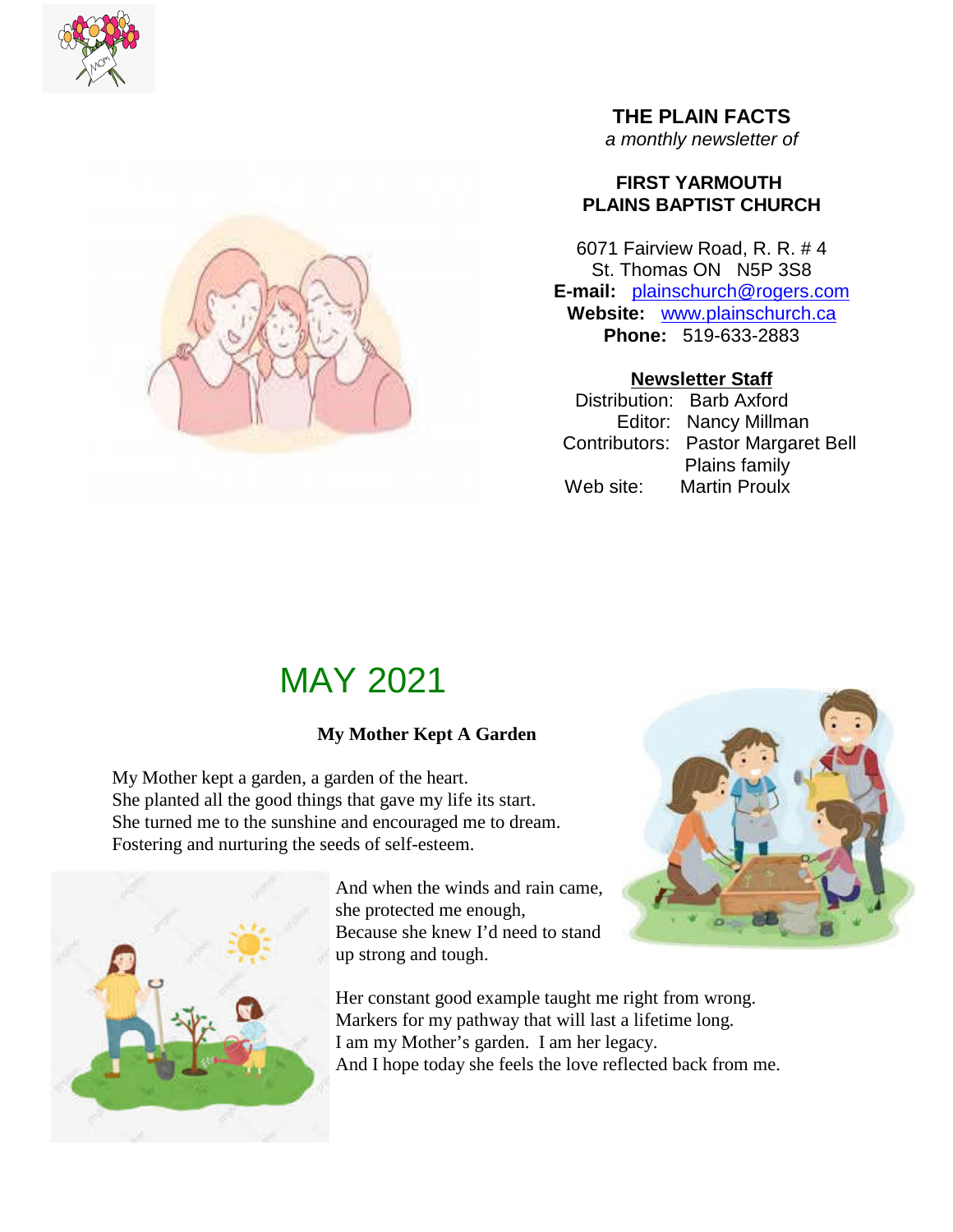

Rose **Heather Gillard** 

#### **PRAYER CONCERNS**

*To protect the privacy concerns of our families, friends, neighbours and church family, it is requested that before names are submitted to the Pastor for prayer, or are put on the Plain Facts prayer list, permission be sought and granted from the individuals to be named, or from family members who have been given express permission to speak on their behalf.*

Cathy Tredenick Marilyn Cartwright Rae Axford Jenny and family Larry Mizon Carl & Leena Sibley George Eastbury Larry Seabrook Sally Paul **Marilyn Smith** Wendy Lessard Deanna

Milton Springer Marlene Smith Gerry Coull Jason & Michelle Carnegie

**May 2-Easter 5 May 9-Easter 6-Mother's Day May 16-Easter 7** Psalm 22: 25-31 Psalm 98 Psalm 1 John 15: 1-8 John 15: 9-17 John 17: 6-19

**Sunday Scripture Readings**

Ezekiel 37: 1-14 John 3: 1-17 Mark 3: 20-35 Acts 2: 1-21 Romans 8: 12-17 Psalm 138 John 15: 26-27; 16:4b-15 Isaiah 6: 1-8 2 Corinthians 4: 13-5:1

**May 23-Pentecost May 31- Trinity Sunday June 6 Pentecost 2**





Please extend our **Thank You** to all the Plains Folks for the beautiful fresh flowers that arrived yesterday (April 10). How could you know there were yellow roses in my bridal bouquet fifty years ago as there were three or four in your bouquet yesterday.

Imagine how rewarding it was as grandparents that our grandkids served us a

three course meal with candles aglow and specialty picked love songs playing softly in the background out back in their special place amid the trees. They gave us a couple of books. Grandma and Grandpa tell us your story. I said to Payton, how one day she would read this in our life's special moment memories. God has been very good to us and brought us through many challenges especially health issues the past six years. As the old song says "Til we Meet again", God Bless you all. Hugh and Wendy Lessard

Life is beauty, admire it. Life is a dream, realize it. Life is a challenge, meet it. Life is a duty, complete it. Life is an opportunity, benefit from it. Life is a game, play it. Life is a promise, fulfill it. Life is sorrow, overcome it. Life is a song, sing it. Life is a struggle, accept it. Life is a tragedy, confront it. Life is an adventure, dare it. Life is luck, make it. Life is Life - Fight for it.

From Jo-Anne Pettit

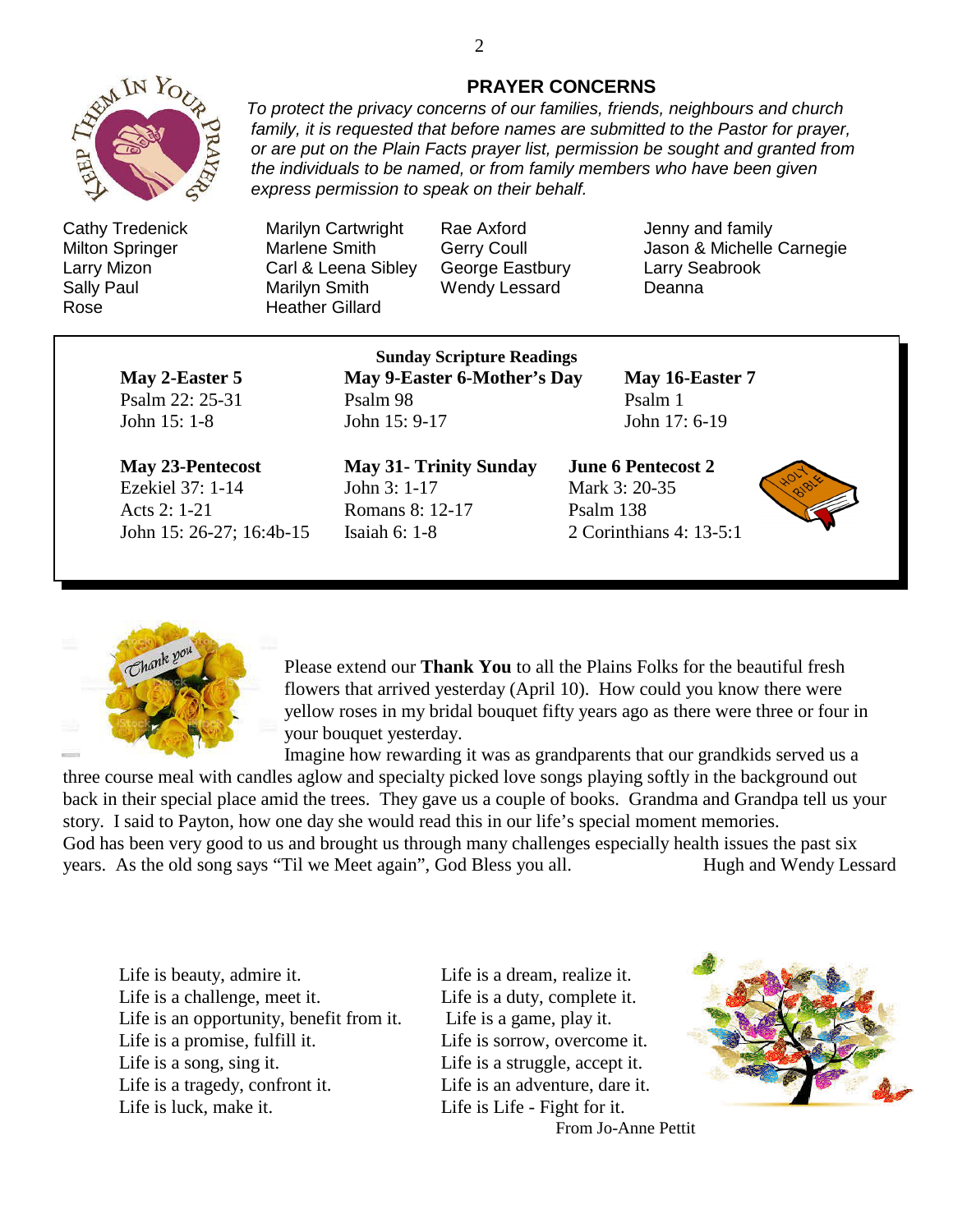#### **EVENTS FOR MAY**



### **May 02 Sun Communion Sunday - Food Bank Sunday ELGIN ST. THOMAS ELGIN FOOD BANK**

(Caring Cupboard) **NEW LOCATION**: 24 John Street (upstairs at the Royal Canadian Legion) P.O. Box 20025, St. Thomas, ON N5P 4H4 Phone: 519-633-5308 e-transfer: stthomaselginfoodbank@gmail.com Manager: Karen M. McDade Hours: Mondays and Thursdays 9:30 a.m. – 3 p.m. Tuesdays noon – 3:30 p.m.

**May 09 Mother's Day**

- **May 16 1:00 P.M. Congregational Meeting on Zoom**
- **May 23 Pentecost Sunday May 24 Victoria Day**



**New address, e-mail and phone number** Edith Norton - 412 Old Muskoka Road North Building, Apt. #405 Orillia, ON L3V 6M4 edithnorton@icloud.com 1-705-257-6741



**Congratulations** to **Dave Chesterfield** on 37 years of Clean Cut Lawn Care!

Somebody said you learn how to be a mother by instinct.... Somebody never took a three-year-old shopping.

Somebody said if you're a good mother, your child will turn out good... Somebody thinks a child comes with directions and a guarantee.

Somebody said "good" mothers never raise their voices... Somebody never came out the back door just in time to see her child hit a baseball through a neighbour's kitchen window.

Somebody said you don't need an education to be a mother.... Somebody never tried to help a fourth grader with her math homework.

3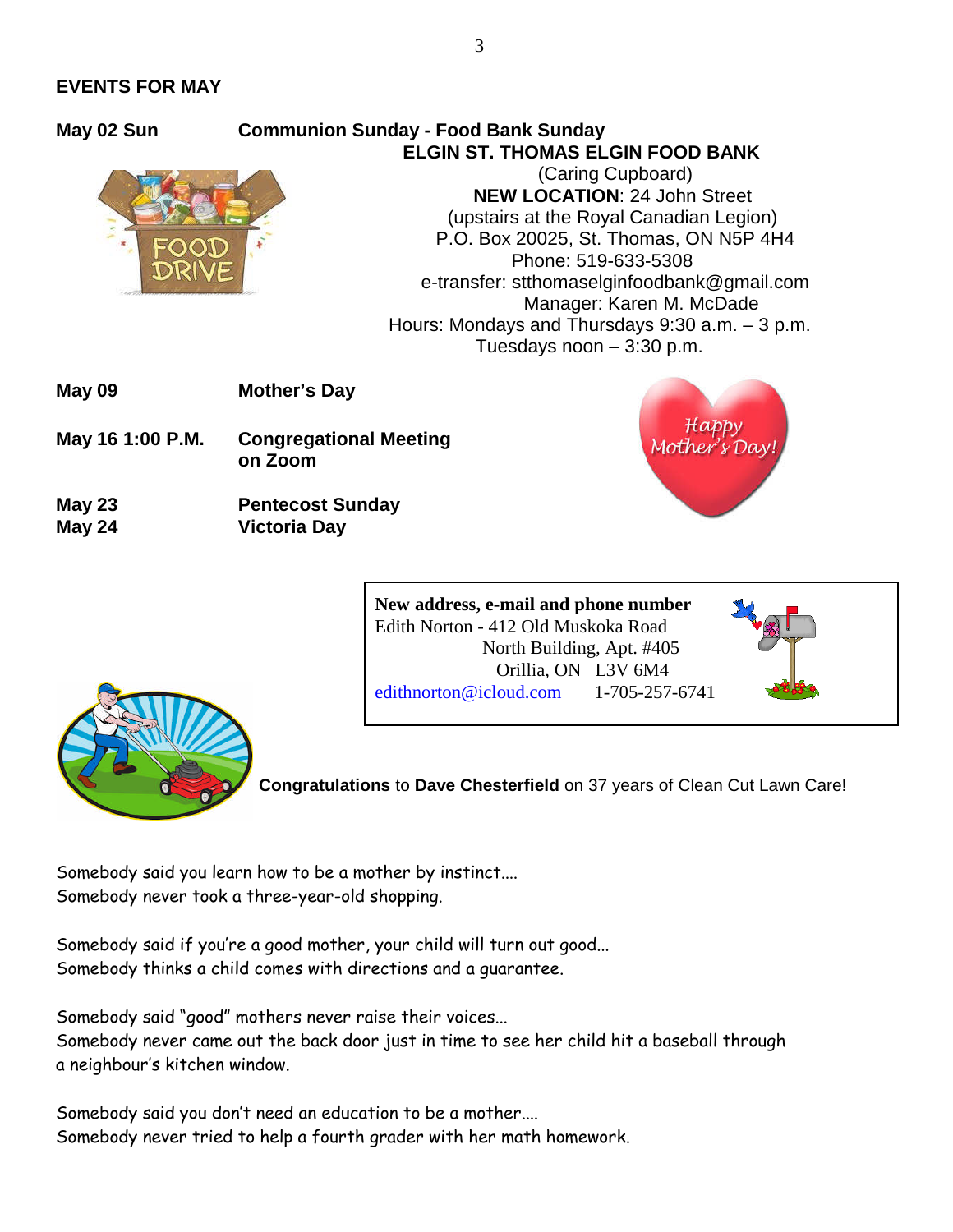Photo and comments by Betty Rewbotham

The Easter Sunday Sunrise Service around Dayna's Oak tree was attended by 27 Plains' folk. Absolutely beautiful Easter Morning...birds were just a singing and no cars during the whole service.

#### **MAY BIRTHDAYS ANNIVERSARIES**

- **Brenton Carnegie** Erin Chesterfield 20<sup>th</sup> Vera Martin 1st Randy & Maureen Greer(45)<br>Maureen Greer 20<sup>th</sup> Kavla Carnegie 19th Rruce & Barb Green Maureen Greer Suzanne Ferguson 21<sup>st</sup> Bonnie Melvin 10<sup>th</sup> Todd & Kathy Noble Louise Angyal 24<sup>th</sup> Jessica Hepburn 24<sup>th</sup> Tim & Sara Barrett **Brent Crocker** Ellis Graham 28<sup>th</sup> Ruth Ann Hammond  $10<sup>th</sup>$  Jordan Wilson
- 14<sup>th</sup> Marjorie Higgs (75)
- $15<sup>th</sup>$  John Doner

 $1<sup>st</sup>$ 

 $1<sup>st</sup>$ .

 $2<sup>nd</sup>$ 

 $3<sup>rd</sup>$ 

 $3<sup>rd</sup>$ 

 $6<sup>th</sup>$ 

 $7<sup>th</sup>$ 

 $7<sup>th</sup>$ 

 $9<sup>th</sup>$ 

- 15<sup>th</sup> Matthew Johnson
- 17<sup>th</sup> Donna Rust 31<sup>st</sup> Heather Limon
- 18<sup>th</sup> Cathy McCarthy 31<sup>st</sup> John Hepburn
	- **CONGRATULATIONS** to **Elizabeth Tucker (Biz)** who is the recipient of The Beryl Ivy Continuing Entrance Scholarship (One of the Western National Scholarships) from the University of Western Ontario. There is one awarded each year. \$72,000 (\$18,000 each year for 4 years), plus an additional \$2500 for "study abroad" opportunities. The scholarship is not just for Music, but applicants were from the whole of Western University. Needless to say, we are all super proud of how hard she has worked

(and how hard she continues to work!). She is heading into her final "quadmester" of Grade 12, and currently sits at a 98% overall average.

Submitted by Heather Limon Proud grandparents are Bob and Donna Limon and proud young brother is Eric Tucker.

| 18"'               | Amanda Sawyer          |
|--------------------|------------------------|
| $20^{\sf th}$      | Vera Martin            |
| $20^{\sf th}$      | Kayla Carnegie         |
| $21^{\rm st}$      | <b>Bonnie Melvin</b>   |
| $23^{\mathsf{rd}}$ | Joelle Proctor         |
| $24^{\text{th}}$   | Jessica Hepburn        |
| $26^{\sf th}$      | <b>Cherie Doyon</b>    |
| $26^{\sf th}$      | Emma Penner            |
| 28 <sup>th</sup>   | Ruth Ann Hammor        |
| $29^{\sf th}$      | <b>Tori Noble</b>      |
| $30^{\sf th}$      | <b>Fran Somerville</b> |
| $30^{\sf th}$      | <b>Clare Kisiel</b>    |
| $31^{st}$          | Jamey Dale             |
|                    |                        |



Photo by Margie Bell The bow on Dayna's Oak tree, created by Rona Wilson.

- 
- Bruce & Barb Green
- 
- Mary Sawyer  $23^{\text{rd}}$  Joelle Proctor  $16^{\text{th}}$  Kim & Sherry Graham
	-
- Kathy Cook-Noble  $26<sup>th</sup>$  Cherie Doyon  $27<sup>th</sup>$  Mike & Rosemary Barrett







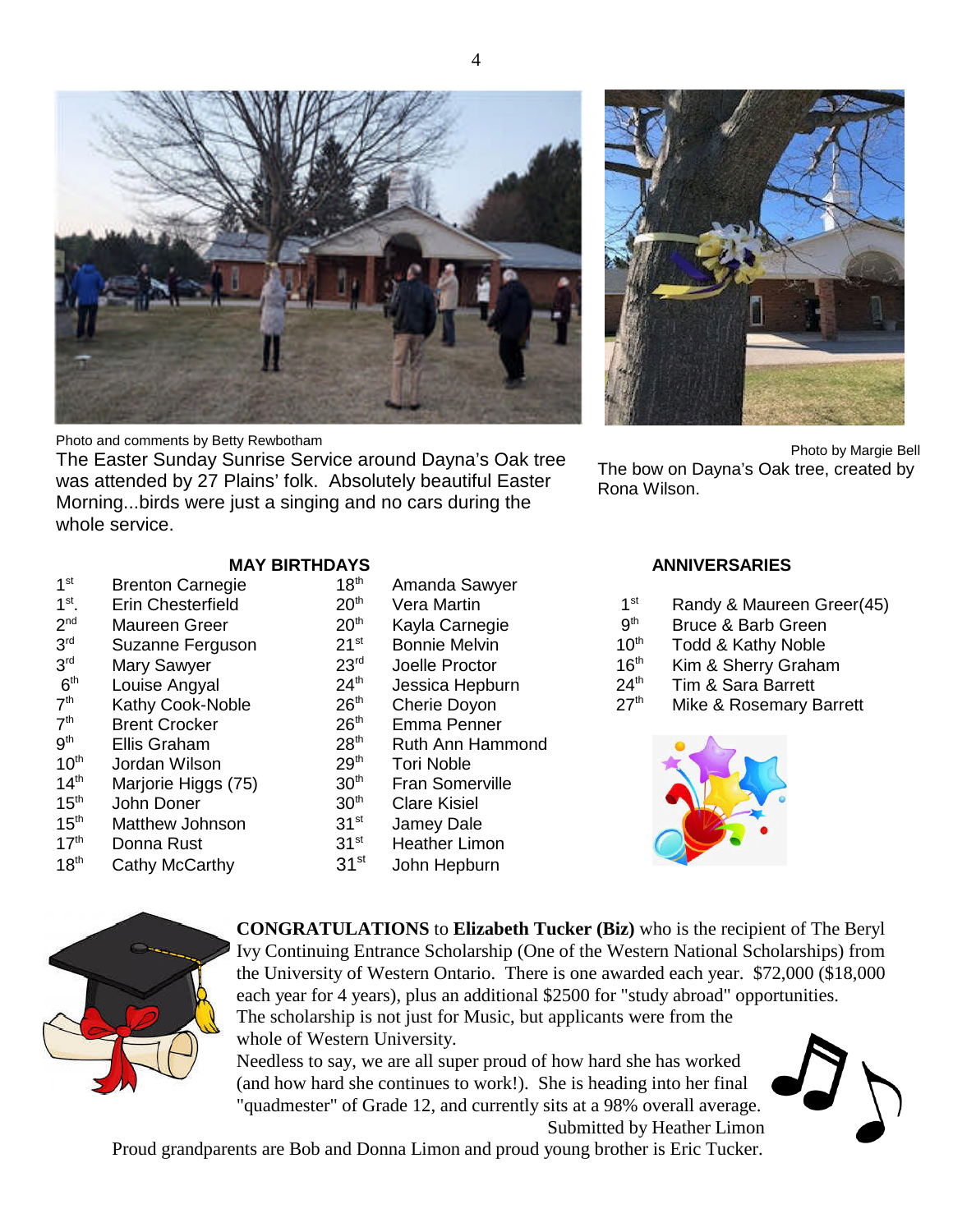#### **FIRST YARMOUTH (PLAINS) BAPTIST CHURCH Financial Statement as of 30th of April, 2021**

|                               | <b>General Fund</b> | <b>Missions</b> | <b>Communion Fund Sunday School</b> |      | Totals    |
|-------------------------------|---------------------|-----------------|-------------------------------------|------|-----------|
| <b>Income</b>                 | 34,370.20           | 1,307.68        | 1,297.00                            | 0.00 | 36,974.88 |
| <b>Expenses</b>               | 29,620.52           | 1,307.68        | 589.32                              | 0.00 | 31,517.52 |
| <b>Net Gain(Loss)</b>         | 4,749.68            | 0.00            | 707.68                              | 0.00 | 5,457.36  |
| <b>Balance end of 2020</b>    | 52,078.97           | 0               | $(-69.27)$                          | 0.00 | 52,009.70 |
| <b>Balance as at 04/30/21</b> | 56,828.65           | 0.00            | 638.41                              | 0.00 | 57,467.06 |

**1. The General Fund shows a net gain as at the 30th of April, 2021 of \$4,749.68. The net gain is partly due to the HST Rebate received in January, 2021 of \$4,135.28 from the renovation project in 2020.**

- **2. Missions income as at the 30th of April, 2021 totalled \$1,307.68. That amount has been forwarded to CBOQ and CBM. This amount is made up as follows: CBOQ - General Budget - \$700.00; CBM General Budget - \$298.68; Sharing Way - \$79.00, and \$230.00 for World Food Crisis.**
- **3. The Communion fund had a net gain as of 30th of April, 2021 of \$707.68. The 2020 deficit in the Commuion of (-69.27) was deducted from that balance giving balance in the Commuion Fund of \$638.41.**
- **4. There have been no designated Sunday school donations in 2021.**
- **5. The Special Projects/Future Projects Fund had income of \$1,816.90 in the first quarter of 2021. A monitor was purchased for use with the laptop for recording services at a cost of \$133.06. The camera installed in the sanctuary has been removed and returned to d & s Audio, and that firm has given a rebate of \$1,276.90. A new camera has been purchased for recording Sunday services. Expenses to date total \$1,015.96, leaving a balance of \$800.94 in the Special Project Fund. Donatons in memory of Betty Graham for that fund totalled \$75.00 and in memory of Ray Martin totalled \$465.00.**

**Once again, I would like to personally thank the wonderful people of Plains who have continued to make sure their donations arrive at my home office, either by mail, drop off, PAR, or etransfer. "Great is thy faithfulness!" Thank you so very much!! Respectfully submitted,**

**Shirley E. Dale Treasurer STAY SAFE AND STAY HEALTHY!**

> **The email address to send e-transfers to, is: northridgesd@gmail.com** Mailing Address: 44694 Fruit Ridge Line, R. R. # 5, St. Thomas, ON N5P 3S9 **Thank you for your financial support**



A mother was chatting with her former college roommate. "Remember when, before I was married, I told you I had three theories about raising children?" "Well, now I have three children and NO theories."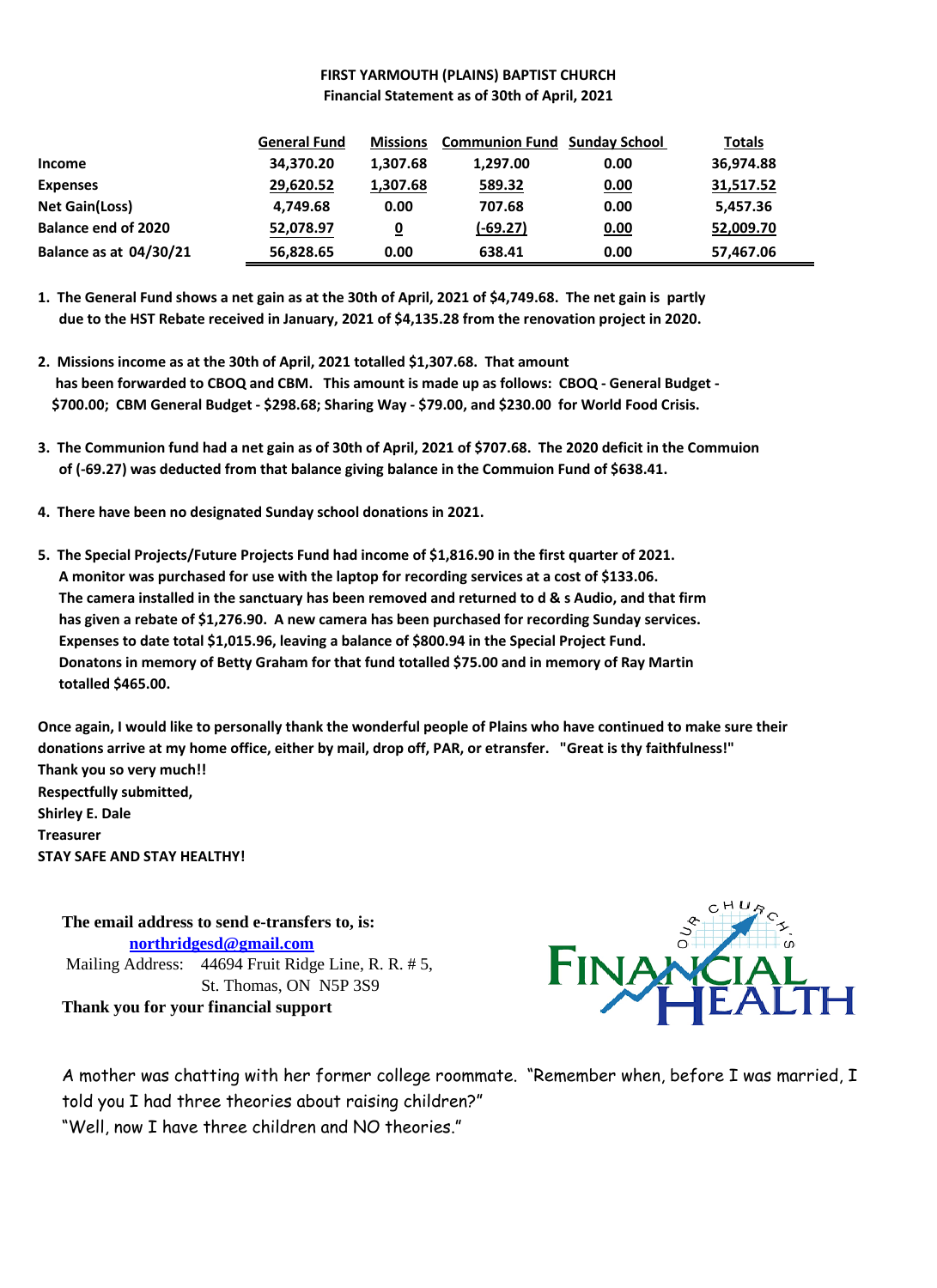**Pastor's Page**

**Jennifer Lau, CBM Executive Director**



**Greetings, my friends! I just finished reading a statement on the Canadian Baptist Ministries website from Jennifer Lau. Jennifer is third-generation Asian Canadian and she has put out an appeal to Canadian Baptists to be allies with the Asian-Canadian community. As you know, many people of Asian cultural heritage are the targets of haters. Blaming China as the source of the Covid-19 pandemic has translated into vitriolic and violent reaction against people of Asian (or perceived) Asian descent. Many of these individuals targeted have never even visited China! Maybe you have neighbors who celebrate their Asian heritage. You know them as ordinary people who are as wary of this Covid virus as you are. They are also deeply concerned about the health and welfare of their children, grandchildren , elders, and wider community; which includes you and your family.**

**Discrimination, as the word is defined, is the act of making unjustified distinctions between human beings based on the** *groups, classes, or other categories* **to which they are** *perceived* **to belong. People may be discriminated on the basis of race, gender, age, religion, disability or sexual orientation, as well as other categories.**

**Regrettably, whenever a crisis strikes, there are people who look around for someone to blame for their misfortunes. Some people focus their fears upon people who either look different or live in ways that are viewed as "different". "Different" which in normal times may be considered as rather exotic, or appealing, in stressful times can magically morph into being judged as being deviant or dangerous.**

**Perhaps at some point in your life you felt discriminated against for some reason. Maybe it was due to your level of education, physical attributes, gender, or age. Do you remember how it felt to be unfairly judged? I do. Thirty-two years ago, in l989, I was interviewed by a church that was seeking a Pastor. The letter that the church's Search Committee mailed me after the interview indicated that although I had** *many positive* **qualifications; the church was looking for** *"someone with a young family who could draw young families into their church."* **When I shared this letter with a female clergy she said, "That's a nice way of saying that they won't hire a woman." Now, as we know, things turned out just wonderful for me! God knew where I should be serving! However, my clergy friend's words seemed validated when the Pastor who was eventually hired by that church was a. male b. nearing retirement age and c. had grown children.**